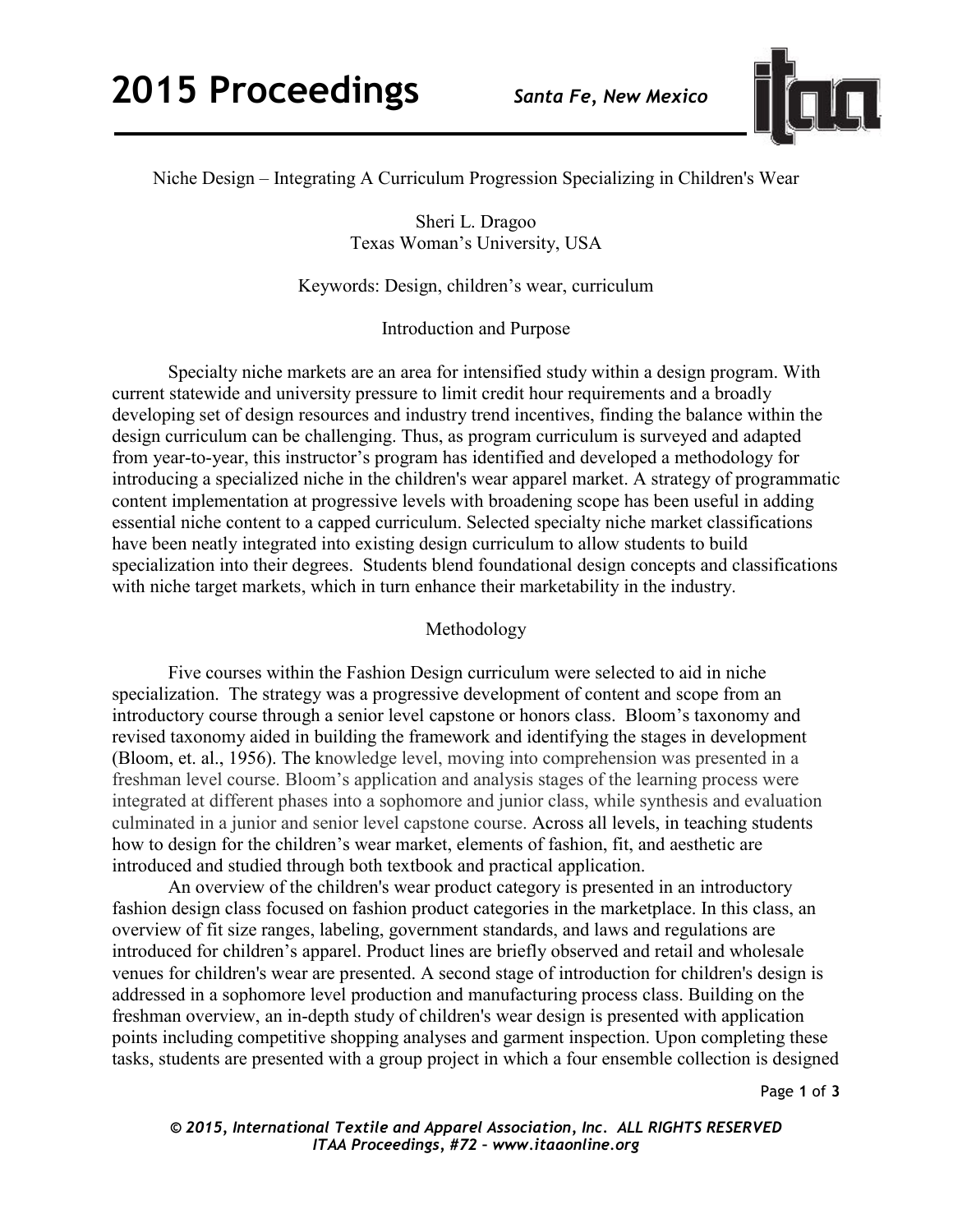within a target size range and customer profile. Students then pattern, cut, and sew garments to present for final critique. Along with the collection, students present branding, marketing, and business strategies including proposed retail venues, and production and distribution processes.

A third stage, analysis of the niche market, introduces students to children's apparel product lines at a major market center while assisting with the production of a children's fashion show. Students have the opportunity to observe and interact with 25 to 30 children's wear showrooms in a major fashion market center, and over 60 children's wear apparel lines. In addition to handling children's apparel in multiple size ranges, students gain knowledge regarding price point, accessory enhancement, product assortment, and show room management. The experience they gain is invaluable. In addition to their exposure to a wide variety of creative and functional design categories in children's wear, they also gain insight into fit and function of garments on the children during the fitting and showing of fashions in the market sponsored fashion show. Analysis of products and varied industry practices is integral to the student learning process. Students observe and manage garments that are missing closures that don't fit over a toddler head or pant legs with ankle openings too tight to pull over a foot -- common elements of the learning process during a fitting. Each of these experiences helps educate the student. Observing industry niche market applications aid the student in synthesizing the learning process into reality.

Further study within the children's wear niche is completed in a junior/senior level course in computer aided design and advanced patternmaking. Here, students are able to select their niche market and design patterns for their apparel collections. Story boards are developed in CAD and are followed with print and knit design for that given market. The previous semesters of introduction and application of the children's wear niche market offer the foundation for product development. The CAD class allows the student to synthesize the various elements learned previously into a viable children's apparel collection. After age appropriate prints and patterns are developed for textiles, students begin to design and construct the apparel through computer aided patternmaking. Blocks and dress forms also offer a strong foundation for fit and function of the apparel. Hilde Jaffe's (1990) Children'swear Design is used as a textbook for pattern development. Patterns are developed for selected garments within the collection and two ensembles are constructed. A final course offering allows students to specialize in a capstone collection of children's wear and develop a business plan for introduction into the marketplace.

Students gain expertise through a progressive introduction and study of the children's wear market. Many who specialize enter the marketplace in children's wear design because of the directed curriculum and a portfolio of work targeted at the niche market.

## Bibliography

[Bloom, B. S.;](http://en.wikipedia.org/wiki/Benjamin_Bloom) Engelhart, M. D.; Furst, E. J.; Hill, W. H.; [Krathwohl, D. R.](http://en.wikipedia.org/wiki/David_Krathwohl) (1956). *Taxonomy of educational objectives: The classification of educational goals*. Handbook I: Cognitive domain. New York: David McKay Company.

Jaffe, H., Rosa, R. (1990). Childrenswear Design. New York: Fairchild Publications.

*© 2015, International Textile and Apparel Association, Inc. ALL RIGHTS RESERVED ITAA Proceedings, #72 – www.itaaonline.org*